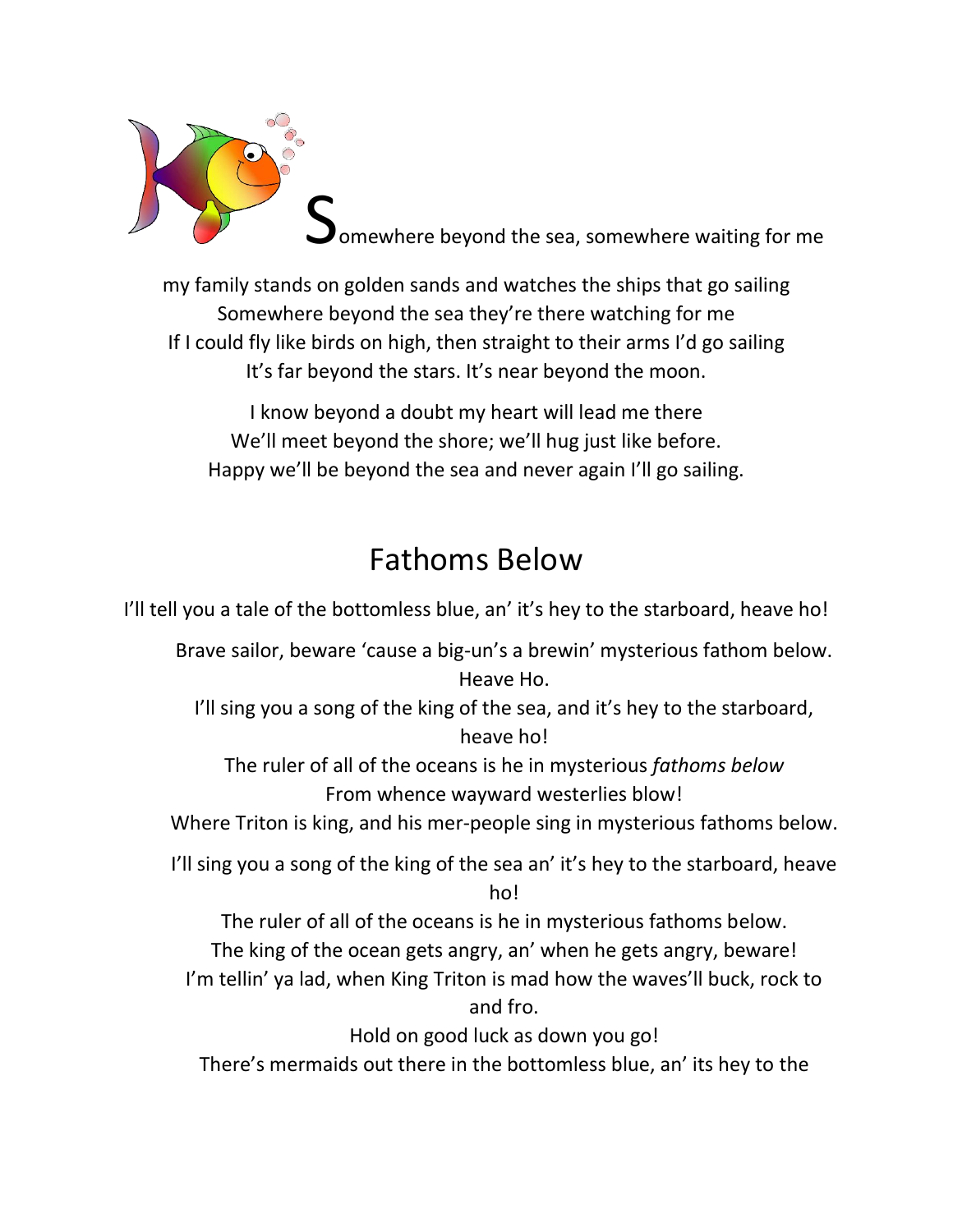#### starboard, heave ho!

Watch out for 'em lad, or you'll go to your ruin, mysterious fathoms below!



## Catch A Wave

Throw me a favor try the greatest sport around. Everybody tri[es it on](https://creativecommons.org/licenses/by-nc/3.0/)ce. Those who don't just have to put it down. Boys: You paddle out turn around and raise, Girls: and baby that's all there is to the coastline craze. All: You gotta catch a wave and you're sittin' on top of the world. Not just a fad 'cause it's been going on so long. All the surfers going strong. They said it wouldn't last too long. Boys: They'll eat their words with a fork and spoon, Girls: and watch 'em they'll hit the road and all be surfin' soon. All: And when they catch a wave they'll be sittin' on top of the world. So take a lesson from a top notch surfer boy/girl. Every Saturday, boy, but you treat it like a toy. Boys: Just get away from the shady turf, Girls: and baby, go catch some rays on the sunny surf. All: And when you catch a wave you'll be sittin' on top of the world.

Surfin' U.S.A.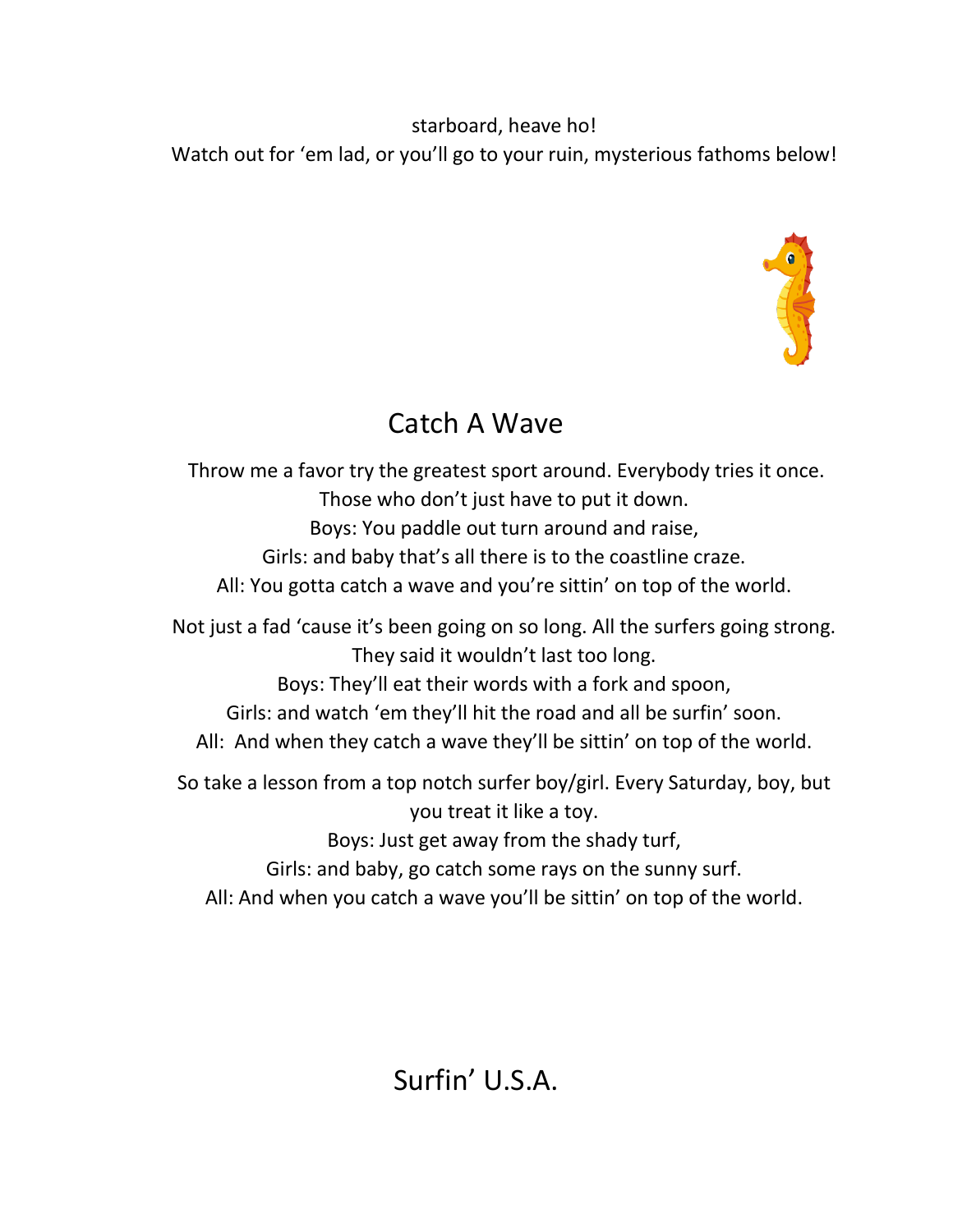If everybody had an ocean across the U.S.A. then everybody'd be surfin' like Cal-i-for-ni-a.

You'd see them wearing their baggies, huarchi sandals, too. A bushy bushy blonde hairdo, surfin' U.S.A. You'll catch 'em surfin' at Del Mar, Ventura County Line, Santa Cruz and Tessels. Australia's Narabine. All over Manhatten and down Doheny way Everybody's gone surfin', surfin' U.S.A. We'll all be planning a route we're gonna take real soon. We're waxin' down our surfboards, we can't wait for June. We'll all be gone for the summer, we're on safari to stay, Tell the teacher we're surfin', surfin' U.S.A.

You'll catch 'em surfin' at Del Mar, Ventura County Line, Santa Cruz and Tessels. Australia's Narabine. All over Manhatten and down Doheny way Everybody's gone surfin', surfin' U.S.A

## How Far I'll Go

I've been staring at the edge of the water long as I can remember, never really knowing why.

I wish I could be the perfect daughter, but I come back to the water no matter how hard I try.

Every turn I take, every trail I track, every path I make, every road leads back to the place I know where I cannot go, where I long to be. See the line where the sky meets the sea, It calls to me, and no one knows how far it

goes.

If the wind in my sail on the sea stays behind me, one day I'll know. If I go, there's no telling how far I'll go.

I know everybody on the island seems to be so happy on the island. Everything is by design. I know everybody on this island has a role on this island, so maybe I can roll with mine.

I can lead with pride, I can make us strong. I'll be satisfied if I play along, but the voice inside sings a different song. What is wrong with me? See the light as it shines on the sea: it's blinding, but no one knows how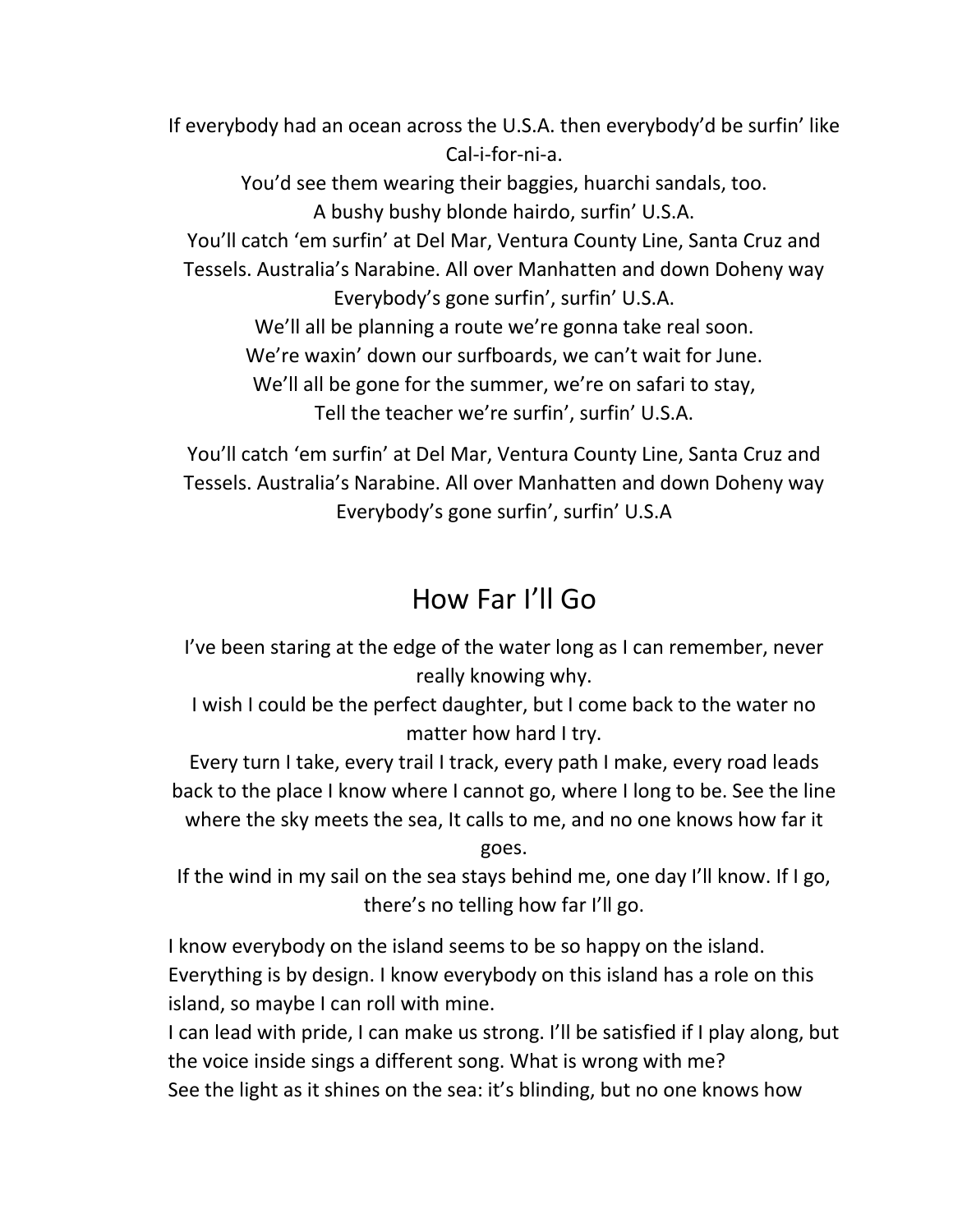deep it goes. And it seems like it's calling out to me, so come find me and let me know. What's beyond that line? Will I cross that line? The line where the sky meets the sea, it calls me, and no one knows how far it goes. If the wind in my sail on the sea stays behind me, one day I'll know how far I'll go. Mmmmm



### Shiver Me Timbers

Well, I'm leaving my family, I'm leaving all my friends. My body's at home, but my heart's in the wind. And the clouds are like headlines upon a new front page sky My tears are salt water; the moon's full and high And I know Joe Conrad will be proud of me; Many more before me've been called by the sea To be up in the crow's nest, singing my say Shiver me timbers let's all sail away. And the fogs lifting, the sand's shifting I'm drifting on out Ol' Captain Ahab got nothing on me. So swallow me, don't follow me; I'm traveling alone. Blue water's my daughter I skip like a stone. Won't you please call my family; tell them not to cry My goodbyes are written by the moon in the sky. Say hey, nobody knows me; I've got no reason to stay Shiver me timbers I'm sailing away

## Sailing for Adventure

When the course is laid and the anchor's weighed, a sailor's blood begins racing. With our hearts unbound and our flag unfurled, we're underway and off to see the world, underway and off to see the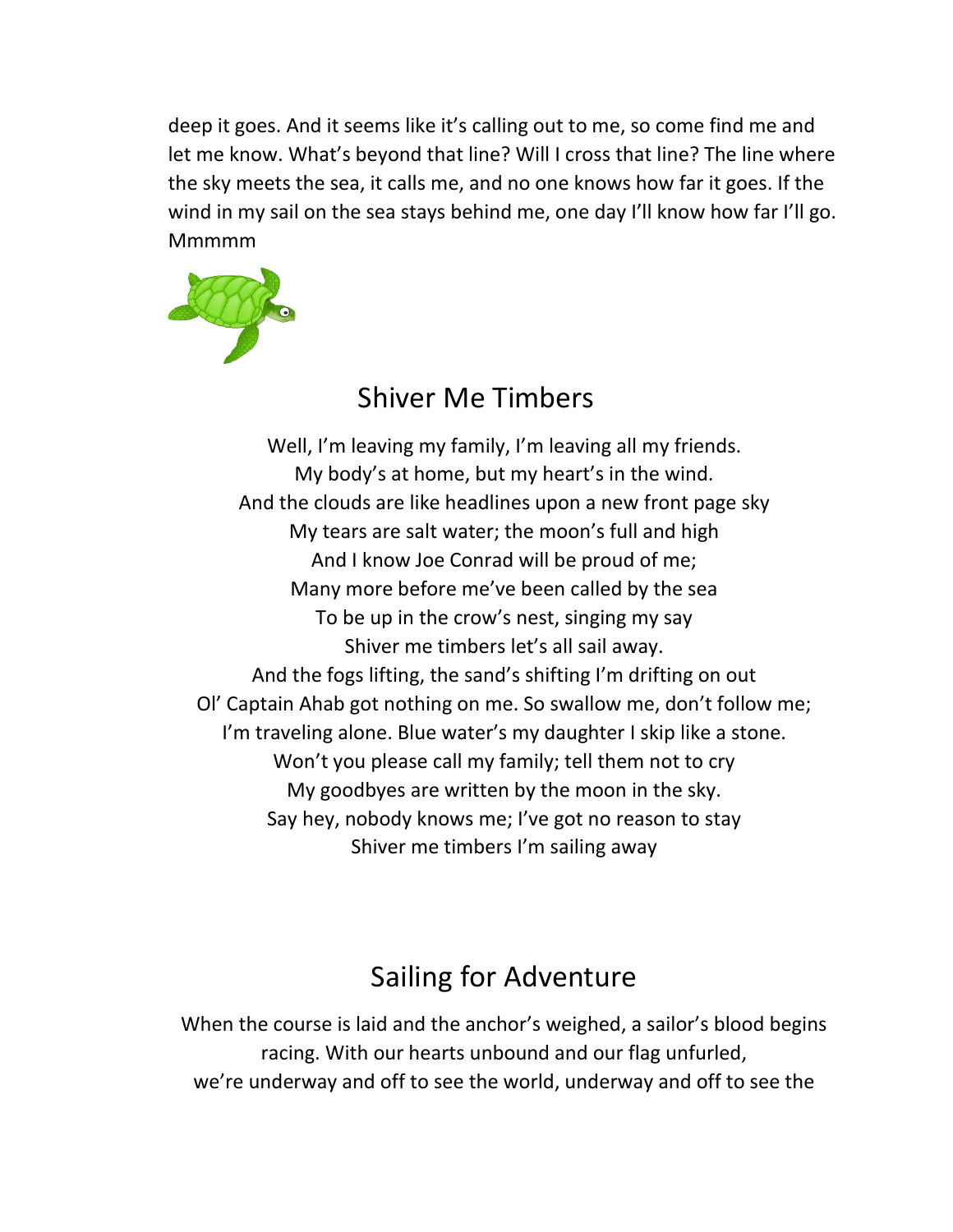#### world

Hey ho! We'll go anywhere the wind is blowing! Manly men are we. Sailing for adventure on the deep blue sea.

Danger walks the deck we say what the heck. We laugh at the perils we're facing. Every storm we ride has it's own reward and all the sailors will remain on board, all the sailors will remain on board Hey ho! We'll go anywhere the wind is blowing! Should have took the train. Sailing for adventure on the bounding main.

The salty breezes whisper: Who knows what lies ahead? I just know I was born the lead the life a sailor led.

> The stars will be our compass wherever we may roam and our mates will always be just like a family

And though we may put into port, the sea is always home.

We'll chase our dreams standing on our own, over the horizon to the great unknown!

Hey ho! We'll go anywhere the wind is blowing! Bold and brave and free.

Sailing for adventure, Sailing for adventure, Sailing for adventure,





## Yellow Submarine

In the town where I was born lived a man who sailed to sea. And he told us of his life in the land of submarines.

So we sailed into the sun 'til we found the sea of green. And we lived beneath the waves in our yellow submarine.

We all live in a yellow submarine, yellow submarine, yellow submarine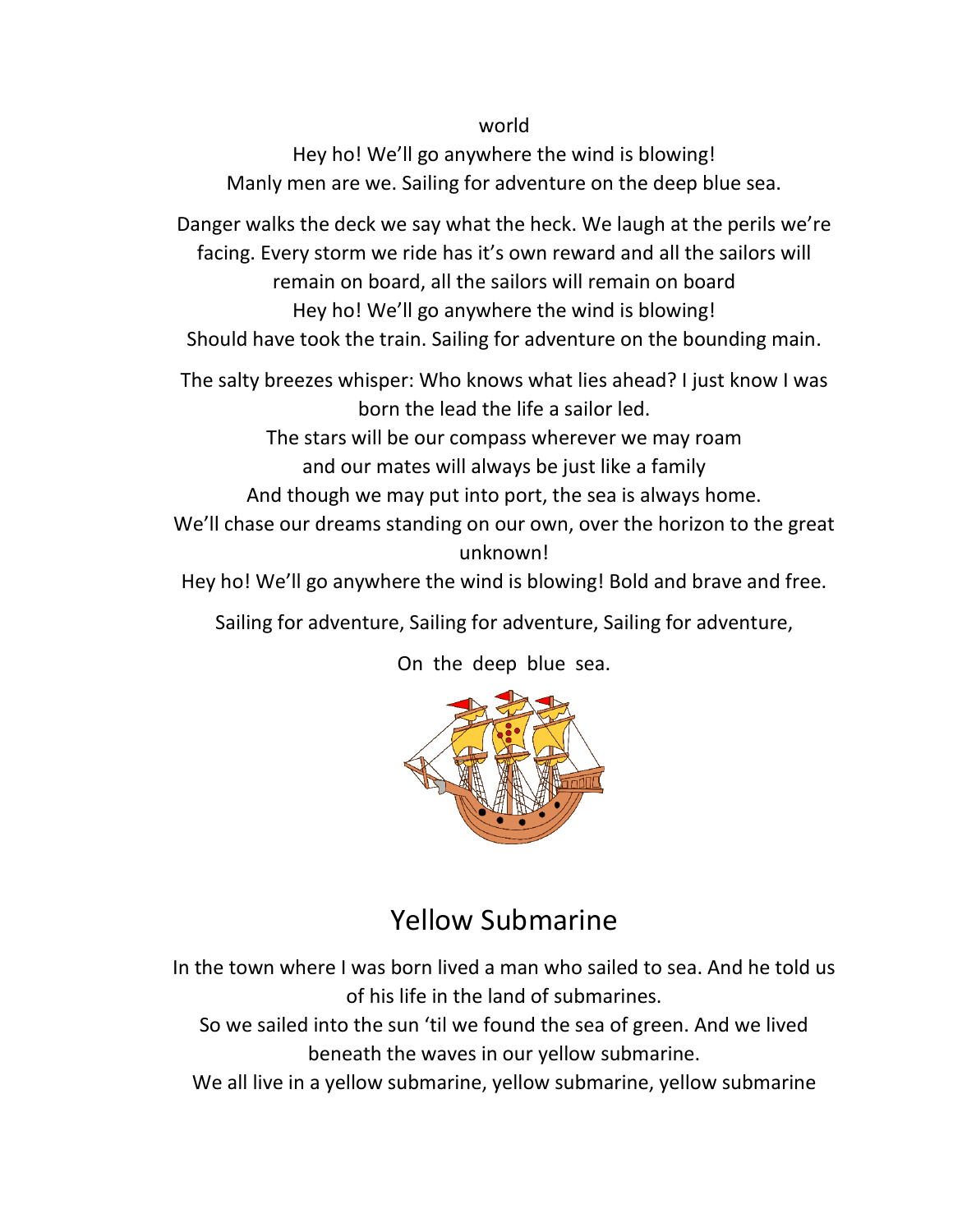We all live in a yellow submarine, yellow submarine, yellow submarine And our friends are all aboard, many more of them live net door. And the band be

#### gins to play...

We all live in a yellow submarine, yellow submarine, yellow submarine We all live in a yellow submarine, yellow submarine, yellow submarine

#### • Instruments

As we live a life of ease everyone of us has all we need. Sky of blue and sea of green in our yellow submarine

We all live in a yellow submarine, yellow submarine, yellow submarine We all live in a yellow submarine, yellow submarine, yellow submarine

### Octopus's Garden

I'd like to be under the sea in an Octopus's Garden in the shade. He's let us in; knows where we've been in his Octopus's Garden in the shade.

I'd ask my friends to come and see an Octopus's garden with me. I'd like to be under the sea in an Octopus's Garden in the shade. We would be warm below the storm in our little hide away beneath the waves

Resting our head on the seabed in an Octopus's Garden near a cave We would sing and dance around because we know we cannot be found I'd like to be under the sea in an Octopus's garden in the shade. We would shout and swim about the coral that lies beneath the waves. Oh what a joy for every girl and boy knowing they're happy and they're safe We would be so happy you and me. No one there to tell us what to do. I'd like to be under the seas in an Octopus's garden with you.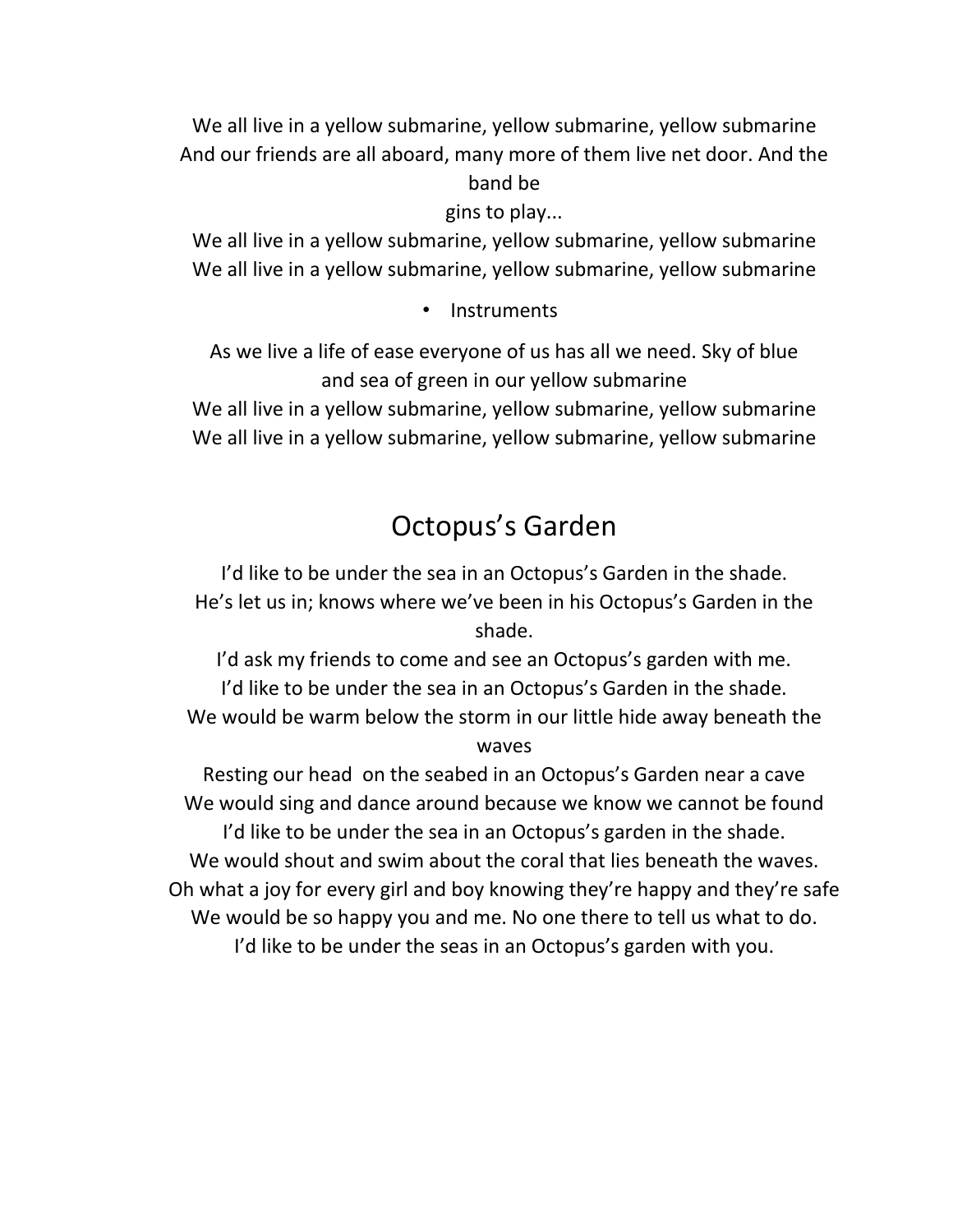

### Under the Sea

The seaweed is always greener in somebody else's lake. You dream about going up there. But that is a big mistake. Just look at the world around you, right here on the ocean floor. Such wonderful things surround you, what more is you looking for. Under the sea. Under the sea.

Darling, it's better down where it's wetter. Take it from me Up on the shore they work all day. Out in the sun they slave away, While we devotin' full time to floatin' under the sea.

Down here all the fish is happy as off through the waves dey roll. The fish on the land ain't happy, they sad 'cause they in the bowl. But fish in the bowl is lucky, they in for a worser fate. One day when the boss gets hungry, guess who gon' be on the plate? Under the sea. Under the sea. Nobody beat us, fry us and eat us in fricassee. We what the land folks loves to cook. Under the sea we off the hook. We got no troubles, life is the bubbles under the sea. Under the sea. Since life is sweet here we got the beat here naturally. Even the sturgeon an' the ray they get the urge and start to play. We got the spirit, you got to hear it under the sea.

> • The newt play the flute. The carp play the harp. The Plaice play the bass. And they soundin' sharp. The bass play the brass. The chub play the tub. The fluke is the duke of soul. The ray he can play. The lings on the strings. The trout rockin' out. The blackfish she sings.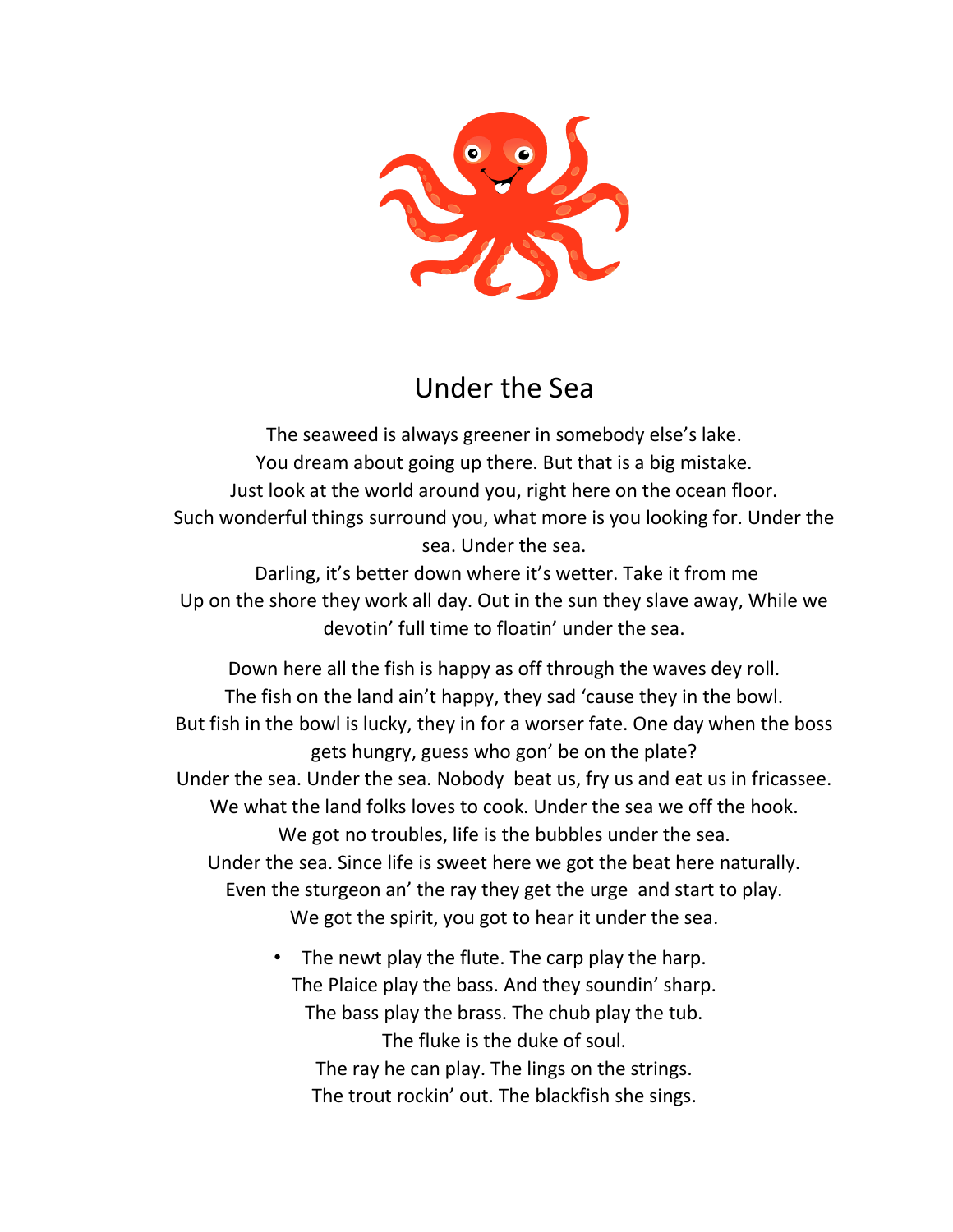The smelt and the sprat they know where it's at And oh, that blowfish blow. Under the sea, Under the sea. When the sardine begin the beguine\*, it's music to me. What do they got? A lot of sand. We got a hot crustacean band Each little clam here know how to jam here under the sea Each little slug here cutting' a rug here under the sea Each little snail here know how to wail here That' why it's hotter under the water. Ya, we in luck here down in the muck here under the sea.



## I See the Light

All those days watching from the windows. All those years outside, looking in

All that time never even knowing just how blind I've been.

Now I'm here, blinking in the starlight. Now I'm here; suddenly I see. Standing here, It's oh so clear I'm where I'm meant to be. And at last I see the light, and it's like the fog has lifted. And at last I see the light, and it's like the sky is new.

And it's warm and real and bright and the world has somehow shifted. All at once everything looks different now that I see you.

All those days chasing down a daydream. All those years living in a blur. All that time never truly seeing things the way they were. Now you're here shining in the starlight. Now you're here suddenly I know:

> If you're here it's crystal clear I'm where I'm meant to be And at last I see the light and it's like the fog has lifted And at last I see the light and it's like the sky is new